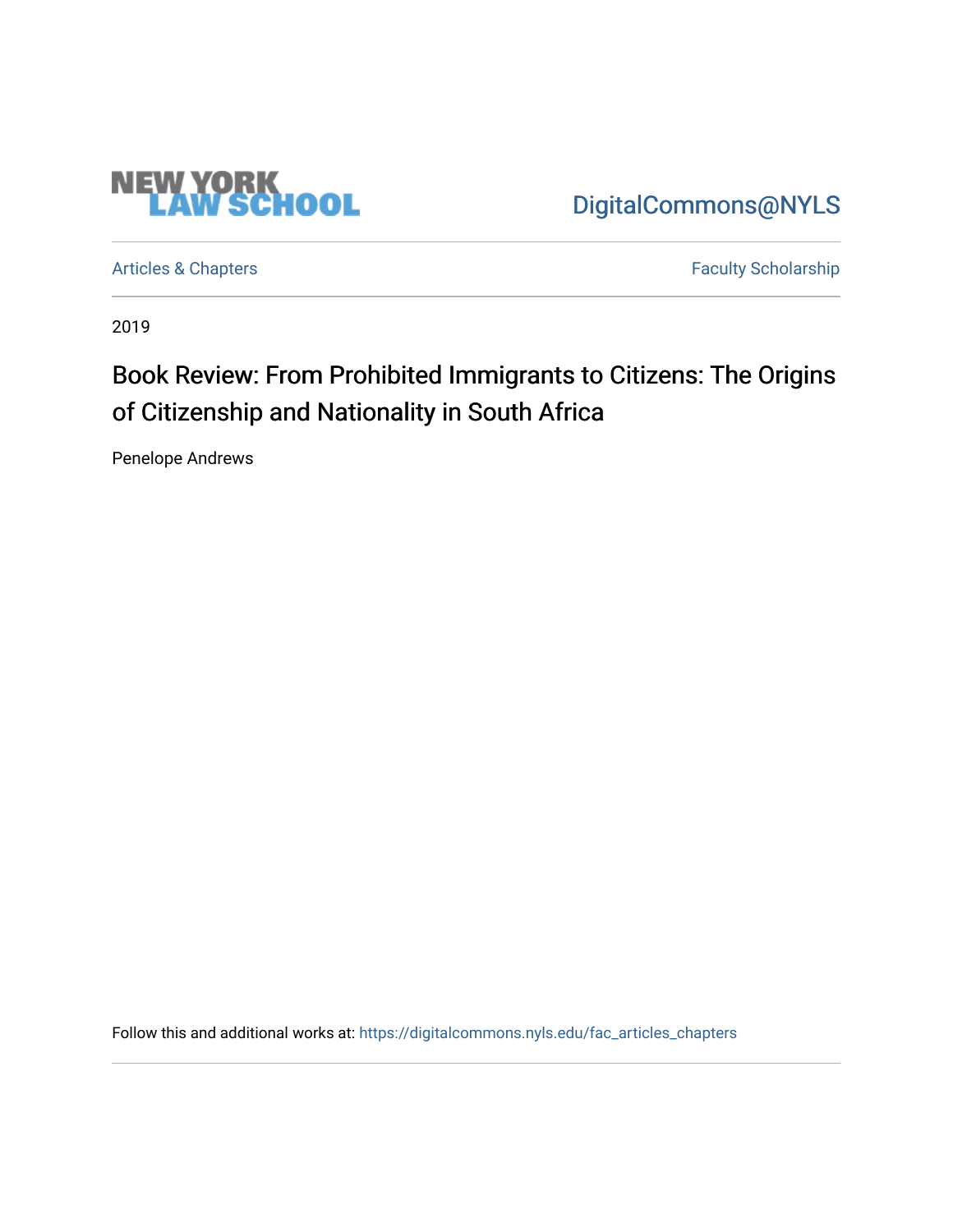Americans of the structural causes of poverty, future "economic upheaval" **(235)** will yet transform the cultural discourse. **If** anthropology's cultural lens directs us to a vision too distant, then perhaps Bridges might have concluded more constructively with an agenda for legal reformers.

The disappointments of the conclusion notwithstanding, the heart of *The Poverty of Privacy Rights* demands reading as a significant contribution to—and critique of—rights. The patchwork quilt of privacy law today appears much more coherent when skillfully woven through Khiara Bridges' multidisciplinary toolkit and, importantly, when viewed through the eyes of poor women. Their lives attest that inequality does not merely make rights less effective; under the most severe conditions, inequality excludes some people from the umbrella of rights altogether.

## **References**

Bridges, Khiara (2011) *Reproducing Race: An Ethnography of Pregnancy as a Site of Racialization.* Los Angeles: Univ. of California Press.

Isenberg, Nancy **(2017)** *White Rash: The 400-Year Untold History of Class in America.* New York: Penguin Books.

\* \* \*

*From Prohibited Immigrants to Citizens: The Origins of Citizenship and Nationality in South Africa.* **By** Jonathan Klaaren. Cape Town: **UCT** Press, **2017.**

Reviewed **by** Penelope Andrews, New York Law School

Jonathan Klaaren has written an important study of the historic formation of South African citizenship against the backdrop of its admirable **1996** Constitution and Bill of Rights, its embrace of dignity and equality as founding principles, and especially the commitment in the Preamble: *We, the people of South Africa* **...** *believe that South Africa belongs to all who live within it, united in our diversity.* Klaaren refers to the inherent contradictions of this constitutional promise in contemporary South African public discourse and judicial decision making, notably the dichotomy between citizens and residents and citizen residents and citizen nonresidents. He locates the origins of these contradictions in the period leading up to as well as after the establishment of the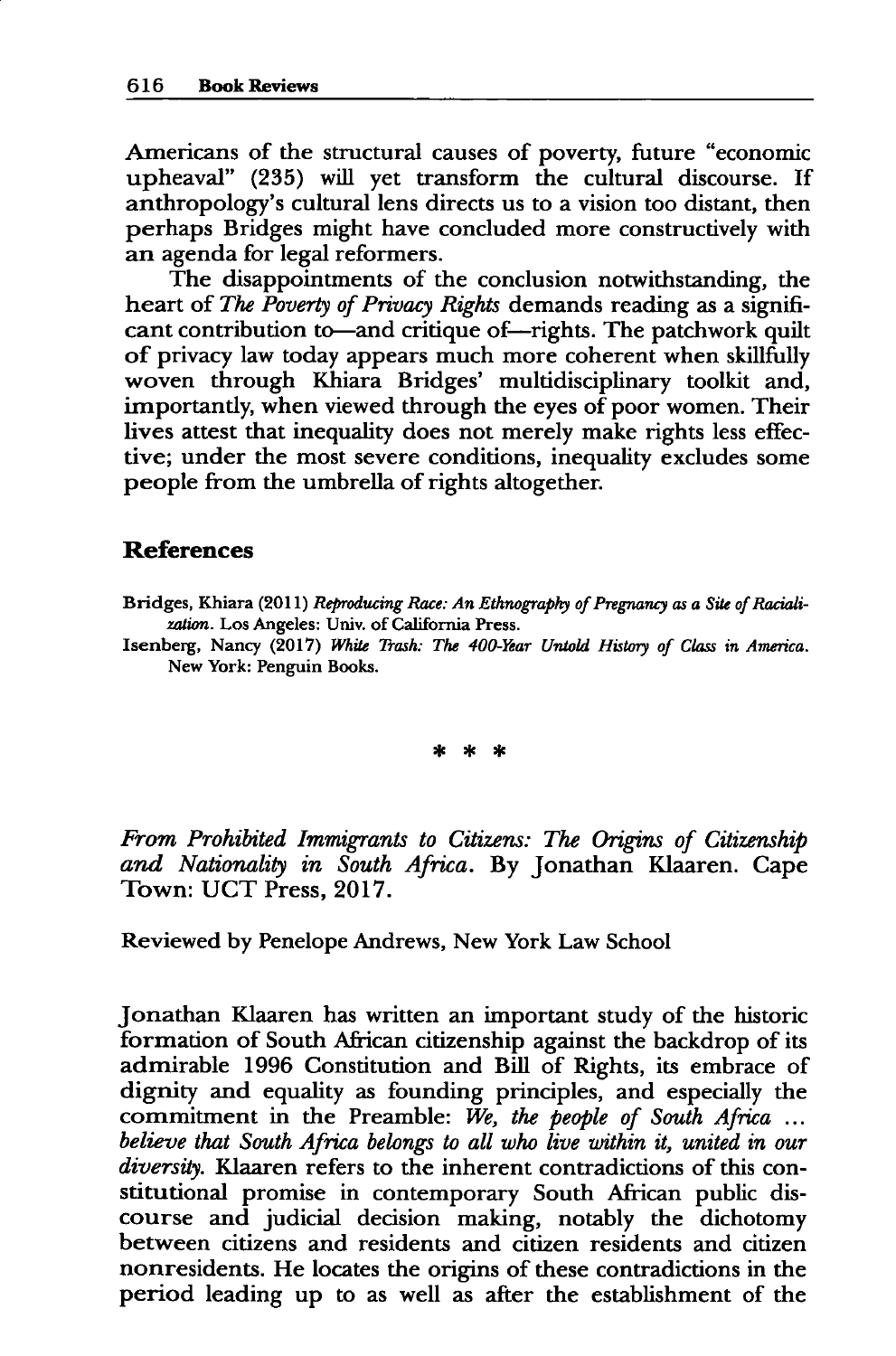Union of South Africa, many decades before the advent of constitutional democracy.

Although not the primary focus of his study, the questions related to nation and citizenship in a constitutional democracy are notable in light of South Africa's history of racial exclusion, and as societies across the globe similarly grapple with questions of sovereignty, citizenship, identity, immigration, and belonging. Klaaren's book is a timely and thoughtful exploration of these issues through the "making" (2) of citizens who were once prohibited immigrants in South Africa.

Klaaren seeks out to investigate and analyze when South Africa's varied population became something more than individuals occupying the same geographical space. Klaaren therefore explores the fundamental question of when South Africa's preconstitutional citizenship was established and how it came about.

Like all societies, South Africa's history since the onset of European colonialism in the 17th century has been one of settlement, migration, population displacement, control of resources, and conflict, with dominant epochs and events that have preoccupied historians, social scientists, and other scholars. Klaaren has chosen to concentrate his analysis on the regulation of mobility in South Africa, from **1897** to **1937,** of three population groups, namely, Africans, Asians, and Europeans, and the differing and discriminatory levels of control over each group.

Klaaren argues that this historic focus provides a useful lens through which to understand successive colonial and apartheid governments' regulation of the population, especially the non-White population, as well as the contemporary notions of citizenship in South Africa and their contested meanings. The bookends are the first immigration laws of the provinces that eventually became the Union of South Africa, culminating in various immigration laws passed **by** the South African Parliament. The first example of such laws was the Immigrants Restriction Act passed in **1897** in the province of Natal, followed **by** others, and embodied in the South African Aliens Act of **1937.**

Utilizing the interdisciplinary methodology of law and society scholarship, Klaaren's study traverses legal, sociological, historical, political, postcolonial and migration and mobility studies. The book is divided into **10** chapters, commencing with an introductory chapter that sets out the structure of the book, and locating the question of South African citizenship in its historical and disciplinary (migration and mobility studies) context, as well as the development of South Africa's legal culture.

The book then moves on to the early policies and practices of regulating the mobility of Indians, Chinese, and Africans in the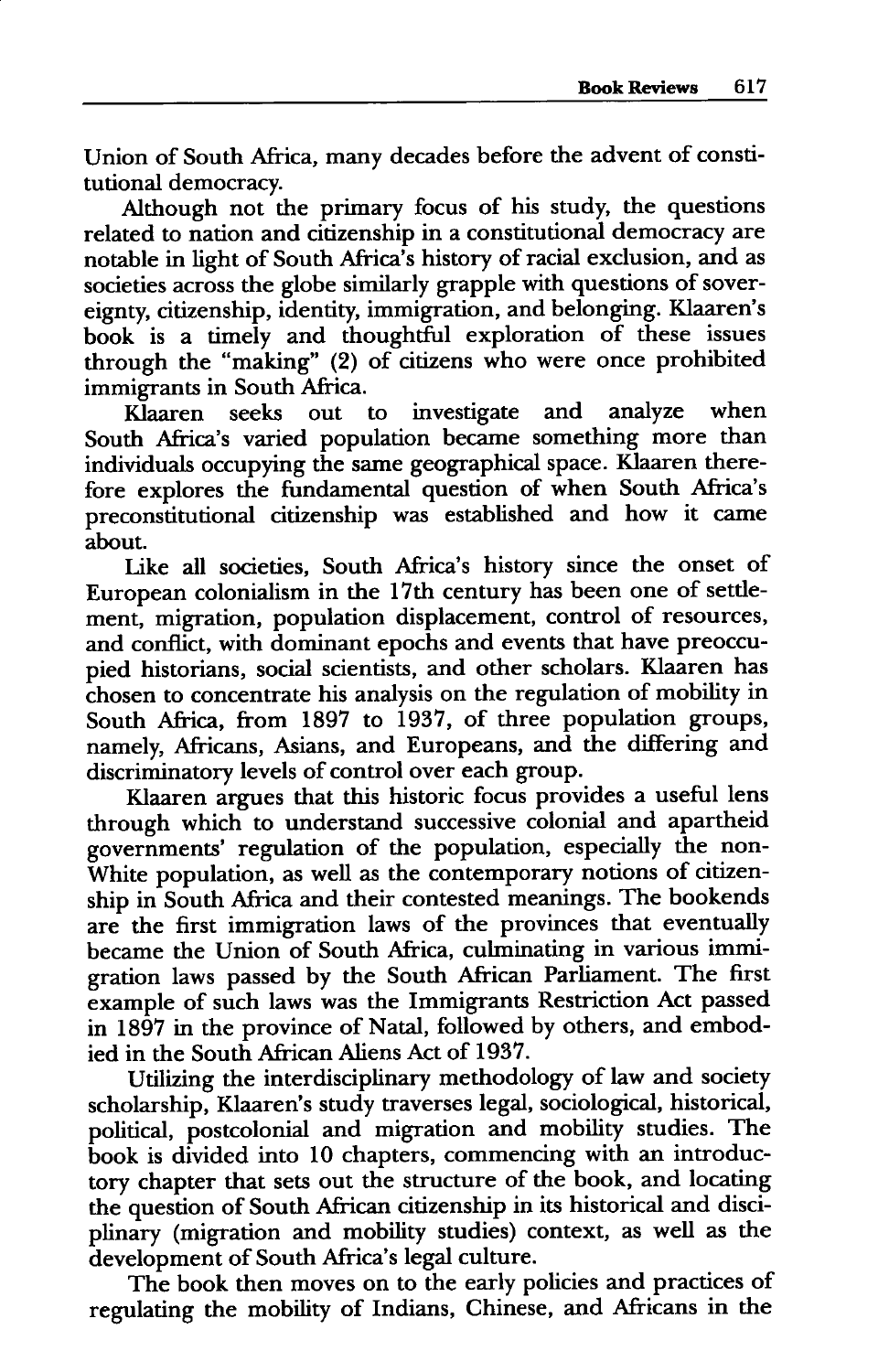four provinces that became the Union of South Africa, listing the laws regulating such mobility and the development of comprehensive immigration laws. Included in these laws are the early incarnations of the infamous pass laws that controlled the movement of Africans for the centuries preceding South Africa's first democratic elections in 1994, and was such an odious and defining feature of apartheid South Africa.

Klaaren examines the convergence of two parallel national developments, namely, the evolution of laws and policies regulating the movement of populations with the emergence of the new national polity, the Union of South Africa. One of the earliest pieces of legislation passed **by** the Union government was the **1913** Immigration Regulation Act, which was pivotal in the unification process. Klaaren examines its centrality in laying the foundations for the ensuing tensions between the "paternalistic non-racial" **(87)** approach of the colonial authorities in London and the "racist intent" **(87)** of the local colonial administration.

Klaaren examines the growth of immigration control bureaucracies, starting in the provinces but ultimately located in the new national legislative and policy framework. He points out how it was the processes of laws, particularly immigration laws, that underwrote the unified state's notion of nationality and citizenship--one predicated on distinctions among the various populations. Klaaren's salient point throughout the book is that the control and regulation of immigrants from the Indian subcontinent provided the basis for the consequent unitary state, the Union of South Africa (and later the Republic), which was embedded in distinctions and inequality until the advent of constitutional democracy.

In his concluding chapter, Klaaren considers some innovative ways for South Africa to embrace a unique and inclusive global cosmopolitan approach to nationality, sovereignty, and citizenship. He pays particular attention to an Afropolitan approach in recognition of South Africa's role and location on the African continent.

Klaaren writes in a clear and accessible manner. His empirical methodology and conscription of a wide range of theoretical and policy perspectives, as illustrated **by** his impressive bibliography, make for a sophisticated and textured sociolegal analysis. He therefore has succeeded in making a noteworthy contribution to the literature on the subject.

Although located in South African historical, social, political, and legal developments, this study has reverberations globally. Indeed, some scholars and commentators have referred to the current global politics of immigration as "apartheid without apartheid" **(228).** Klaaren's book has the potential to inspire and encourage other scholars to initiate and build on research of their